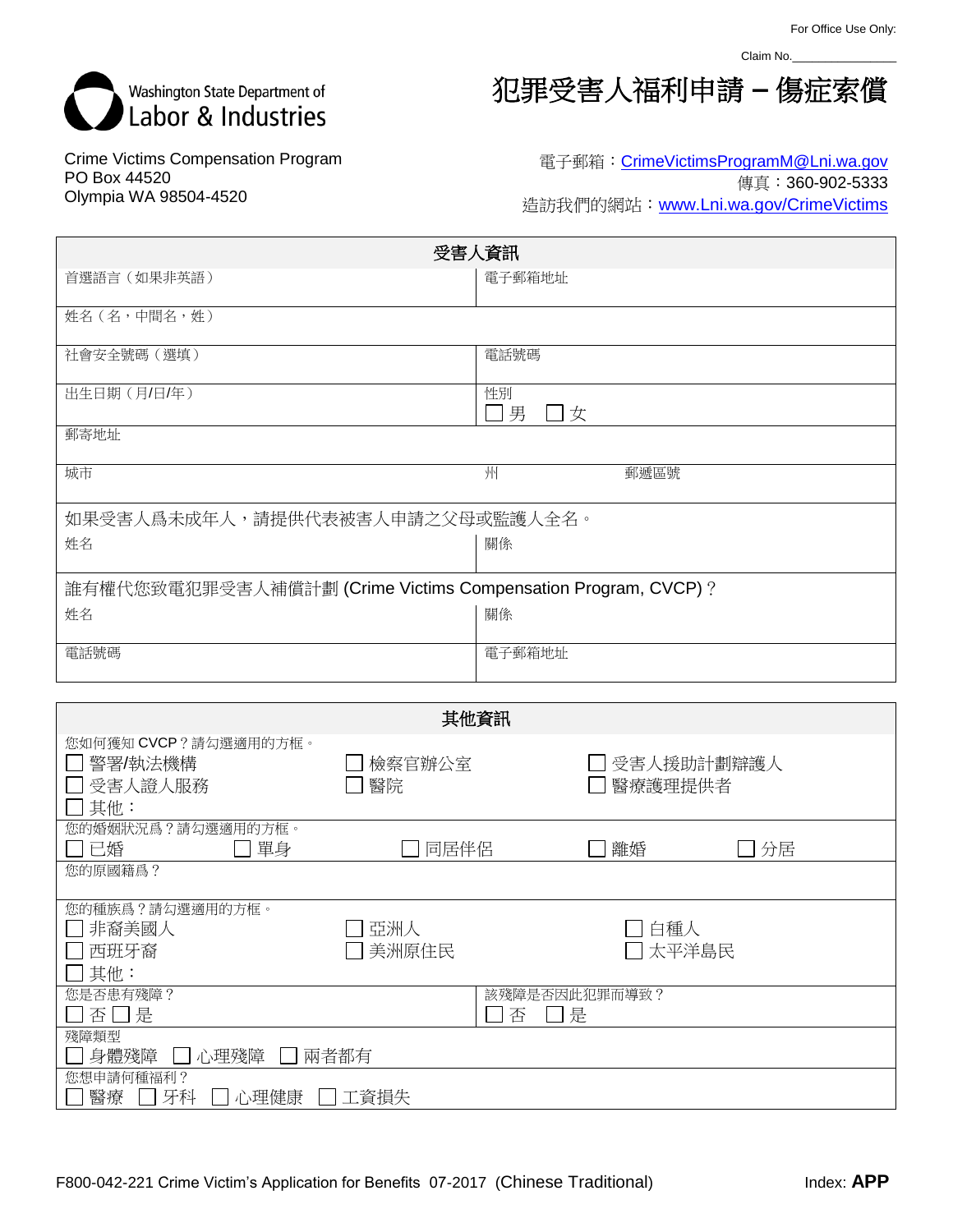For Office Use Only:

| Claim No. |  |  |  |
|-----------|--|--|--|
|           |  |  |  |
|           |  |  |  |

| 犯罪資訊                                                                                           |                      |                                             |         |        |  |  |  |
|------------------------------------------------------------------------------------------------|----------------------|---------------------------------------------|---------|--------|--|--|--|
| 注意:此犯罪必須已向警察機關報案                                                                               |                      |                                             |         |        |  |  |  |
| 事故日期(月/日/年)                                                                                    | 報告日期(月/日/年)          |                                             | 事故發生時間  | 早上□下午□ |  |  |  |
| 犯罪地點                                                                                           |                      |                                             |         |        |  |  |  |
| 城市                                                                                             |                      | 州                                           | 郵遞區號    |        |  |  |  |
| 該犯罪是否於工作中發生?<br>否<br>□是                                                                        |                      |                                             |         |        |  |  |  |
| 您已向何種執法機構報案?                                                                                   |                      |                                             |         |        |  |  |  |
| 請勾選適用的方框:<br>□警署<br>華盛頓州巡警                                                                     | Investigations, FBI) | ]聯邦調查局(Federal Bureau of                    | 縣警長     | 部落警察   |  |  |  |
| 警官姓名                                                                                           | 電話號碼                 |                                             | 報告編號    |        |  |  |  |
| 犯罪類型<br>コ襲撃<br>民事拘禁                                                                            |                      | □ 酒駕 ((Driving Under<br>the Influence, DUI) | □ 未安全裝載 |        |  |  |  |
| 性侵犯<br>家庭暴力<br>犯罪簡要描述                                                                          |                      | 車輛襲擊                                        | 搶劫/盜竊   |        |  |  |  |
|                                                                                                |                      |                                             |         |        |  |  |  |
| 所使用的武器                                                                                         | 身體受傷區域               |                                             | 罪犯姓名    |        |  |  |  |
| 事故發生時,罪犯是否與您居住在一起?<br>否<br> 是                                                                  |                      |                                             |         |        |  |  |  |
| 如果您已参與針對性暴力犯罪者的民事拘禁訴訟,他們何時就此訴訟聯絡您?<br>日期                                                       | 誰聯絡了您?               |                                             | 電話號碼    |        |  |  |  |
| 您是否已提出或有意提起民事訴訟?<br>是<br>不確定<br>否                                                              |                      |                                             |         |        |  |  |  |
| 律師資訊                                                                                           |                      |                                             |         |        |  |  |  |
| 您是否有代表您的律師?<br>□是<br>否                                                                         |                      |                                             |         |        |  |  |  |
| 如果您有代表您的律師,請勾選適用的方框:<br>律師作為本人的個人傷症索償(汽車保險)或法律訴訟代表                                             |                      |                                             |         |        |  |  |  |
| 律師同時作為本人的犯罪被害人索償與個人傷症索償(汽車保險)或法律訴訟代表<br><b>注意:</b> 如果律師作爲您犯罪受害人索償的代表,所有部門的通訊都將發送給您的律師。<br>律師姓名 |                      |                                             |         |        |  |  |  |
| 電話號碼<br>電子郵箱地址                                                                                 |                      |                                             |         |        |  |  |  |
| 地址                                                                                             |                      |                                             |         |        |  |  |  |
|                                                                                                |                      |                                             |         |        |  |  |  |
| 城市                                                                                             |                      | 州                                           | 郵遞區號    |        |  |  |  |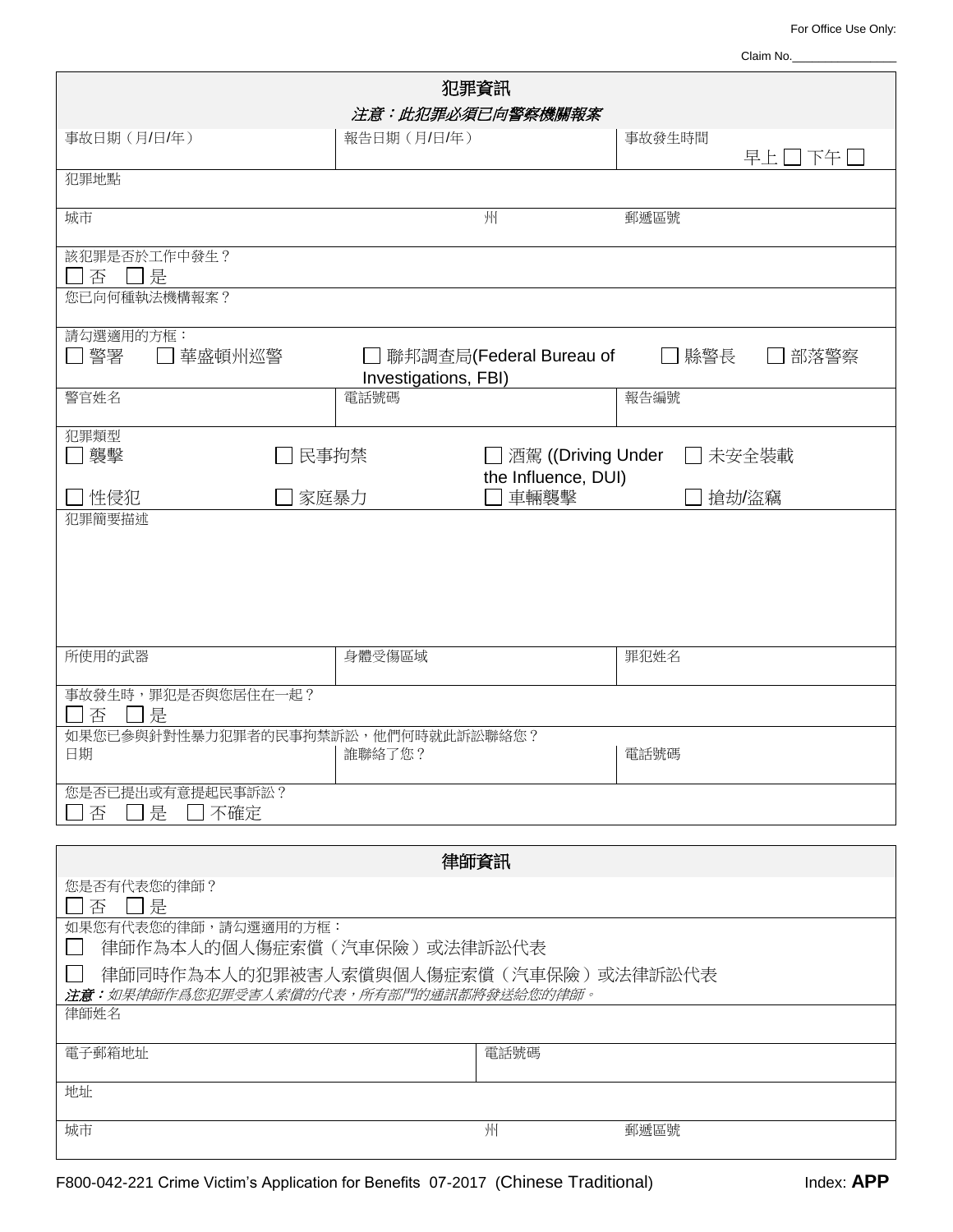For Office Use Only:

| Claim No. |  |  |  |  |
|-----------|--|--|--|--|
|           |  |  |  |  |

| 工資資訊                                                                                                                                                                                               |                                   |  |  |  |  |
|----------------------------------------------------------------------------------------------------------------------------------------------------------------------------------------------------|-----------------------------------|--|--|--|--|
| 針對工資損失福利,您必須於受傷日期或在受傷之前六個月內處於被僱傭狀態。                                                                                                                                                                |                                   |  |  |  |  |
| 如果您於犯罪日期或在犯罪日期之前六個月內處於被僱傭狀態或屬於個體經營者,且正申請此福利,請填寫此<br>部分。如有需要,我們可能會聯絡您的僱主。如果您對此有任何關切,請致電我們。                                                                                                          |                                   |  |  |  |  |
| 您於犯罪日期是否處於被僱傭狀態?<br>您在犯罪發生前六個月是否處於被僱傭狀態?<br>□否□是<br>否 口是                                                                                                                                           |                                   |  |  |  |  |
| 若答案爲是且您正申請工資補償福利,請提供以下僱主資訊                                                                                                                                                                         |                                   |  |  |  |  |
| 僱主姓名或名稱                                                                                                                                                                                            | 聯絡人姓名                             |  |  |  |  |
| 僱主地址                                                                                                                                                                                               |                                   |  |  |  |  |
| 城市                                                                                                                                                                                                 | 州<br>郵遞區號                         |  |  |  |  |
| 電話號碼                                                                                                                                                                                               | 最後一天上班的日期                         |  |  |  |  |
| 您是否已返回工作崗位?<br>否□是                                                                                                                                                                                 | 如果是,您返回工作崗位的日期                    |  |  |  |  |
| 工資<br>小時<br>\$                                                                                                                                                                                     | 天<br>週<br>月                       |  |  |  |  |
| 每天工作時數                                                                                                                                                                                             | 每週工作天數                            |  |  |  |  |
| 其他收入<br>\$                                                                                                                                                                                         | 其他收入來自<br>計件工作<br>□小費<br>佣金<br>獎金 |  |  |  |  |
| 您是否使用病假/假期或殘障福利?<br>否<br>□是                                                                                                                                                                        |                                   |  |  |  |  |
|                                                                                                                                                                                                    |                                   |  |  |  |  |
| 年收入水準。請勾選您適用的方框<br>$$20,001 - $50,000$<br>$$0 - $20,000$<br>$$75,001 - $100,000$<br>\$100,001 或以上                                                                                                  | $$50,001 - $75,000$               |  |  |  |  |
|                                                                                                                                                                                                    |                                   |  |  |  |  |
|                                                                                                                                                                                                    | 保險資訊                              |  |  |  |  |
| 提供此資訊將確保醫療開支的合理支付。<br>注意:您需要先使用您擁有的任何可用私人或公共保險。此犯罪受害人補償計劃(Crime Victims<br>Compensation Program)是最終福利支付人。如果您擁有私人或公共保險,提供者應首先向您的承保人開具<br>賬單。請提供任何您擁有的保險的準確資訊,以確保賬單得到正確支付。                           |                                   |  |  |  |  |
| 您是否擁有保險?如果是,請提供以下請求的資訊。<br>口否 口是                                                                                                                                                                   |                                   |  |  |  |  |
| 此犯罪受害人補償計劃是最終付款人。提供者應首先爲您的基本保險開具賬單。請列出所有可用保險以包括:<br>健康保險、牙科保險、眼科保險、HCA/Medicaid、退伍軍人保險、社會安全福利金、DSHS/公共補助金、僱<br>員補償、印第安人健康保險、汽車保險(受害人與罪犯)、機車保險、人壽保險、房屋保險、承租人保險。<br>CVCP 僅在您保險支付後支付福利。如有需要,請附上另外的紙張。 |                                   |  |  |  |  |
| 保險公司名稱                                                                                                                                                                                             |                                   |  |  |  |  |
| 電話號碼                                                                                                                                                                                               | 保單持有人姓名                           |  |  |  |  |
| 請提供以下任一資訊:保單持有人 ID、團體編號或社會安全號碼 (SSN)                                                                                                                                                               | 符合資格的日期                           |  |  |  |  |
| 保險公司名稱                                                                                                                                                                                             |                                   |  |  |  |  |
| 電話號碼                                                                                                                                                                                               | 保單持有人姓名                           |  |  |  |  |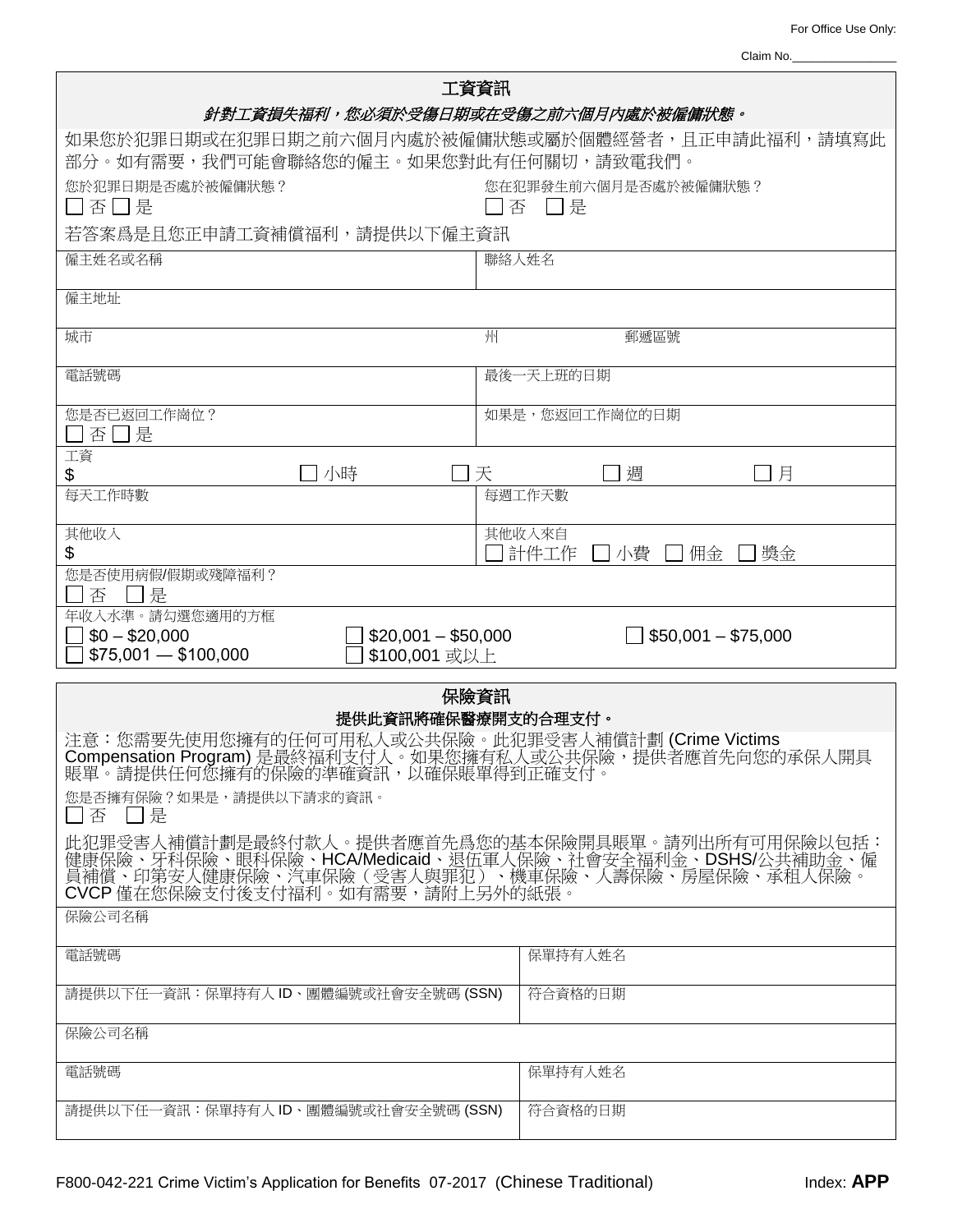Claim No.

| 服務提供者資訊<br>如果您已就診醫療提供者或其他服務提供者,或者在醫療診所或醫院填寫此表,請要求爲您看診的醫療專業人士填寫以 |                    |      |  |  |  |  |
|-----------------------------------------------------------------|--------------------|------|--|--|--|--|
| 下部分。                                                            |                    |      |  |  |  |  |
| 服務提供者名稱                                                         | 服務提供者之 L&I 服務提供者編號 |      |  |  |  |  |
| 設施名稱                                                            | 電話號碼               |      |  |  |  |  |
| 地址                                                              |                    |      |  |  |  |  |
| 城市                                                              | 州                  | 郵遞區號 |  |  |  |  |
| 患者首次就此犯罪傷症接受治療的日期                                               |                    |      |  |  |  |  |
| 診斷代碼                                                            |                    |      |  |  |  |  |
| 傷症描述                                                            |                    |      |  |  |  |  |
|                                                                 |                    |      |  |  |  |  |
|                                                                 |                    |      |  |  |  |  |
|                                                                 |                    |      |  |  |  |  |
|                                                                 |                    |      |  |  |  |  |
|                                                                 |                    |      |  |  |  |  |
|                                                                 |                    |      |  |  |  |  |
|                                                                 |                    |      |  |  |  |  |
|                                                                 |                    |      |  |  |  |  |
|                                                                 |                    |      |  |  |  |  |
| 患者是否因其傷症而損失工作時間?<br>否<br>是                                      |                    |      |  |  |  |  |
| 已認證工資損失                                                         |                    |      |  |  |  |  |
| 從:                                                              | 至:                 |      |  |  |  |  |

**服務提供者簽名 日期 こころ こころ こころ こころ こころ こころ こころ 日期**